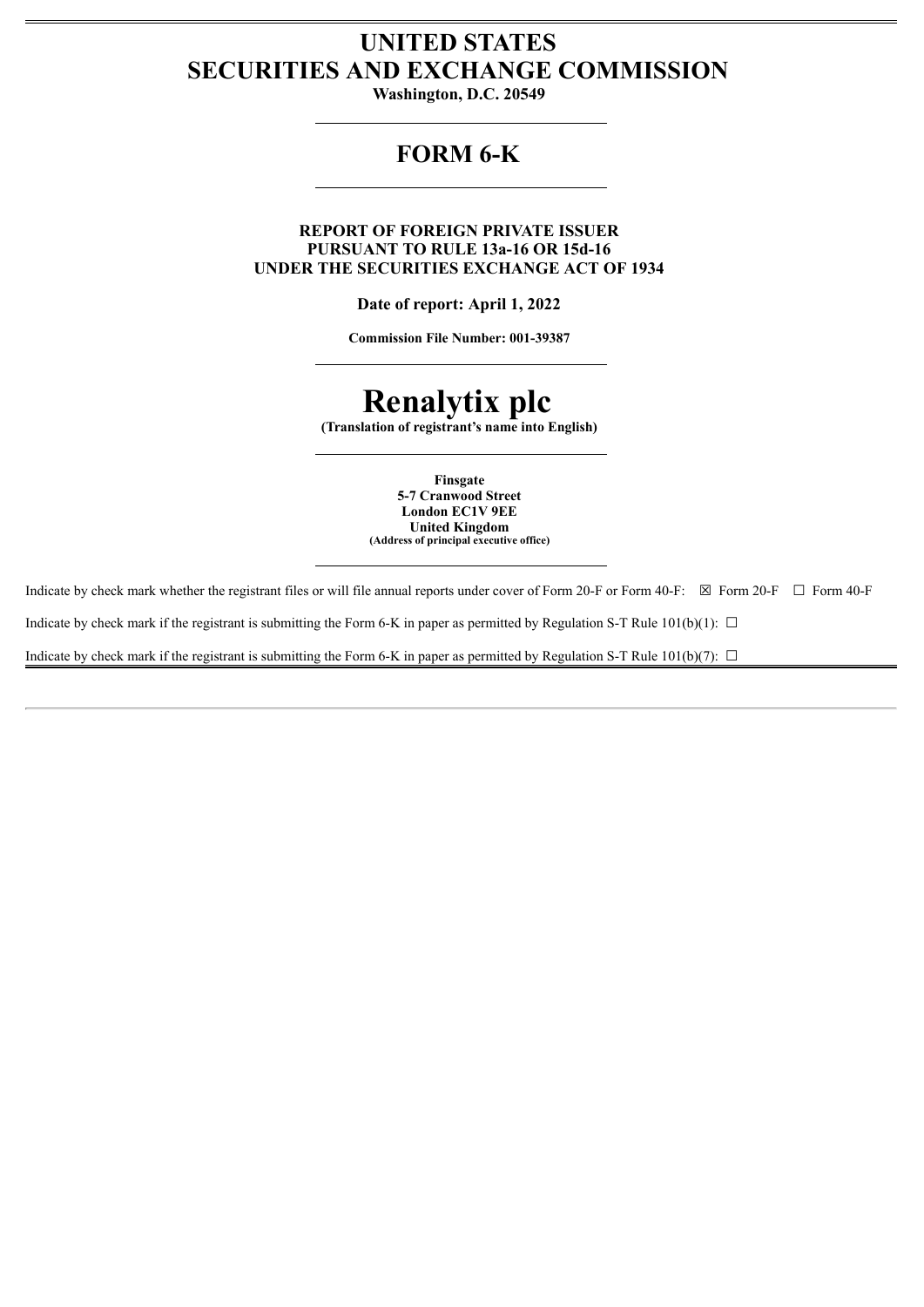# **INFORMATION CONTAINED IN THIS REPORT ON FORM 6-K**

On March 31, 2022 Renalytix plc issued a press release announcing a \$30.0 million financing package, which is furnished as Exhibit 99.1 to this Report on Form 6-K.

# **EXHIBIT INDEX**

**Exhibit Description** 99.1 Press [release](#page-3-0) dated March 31, 2022.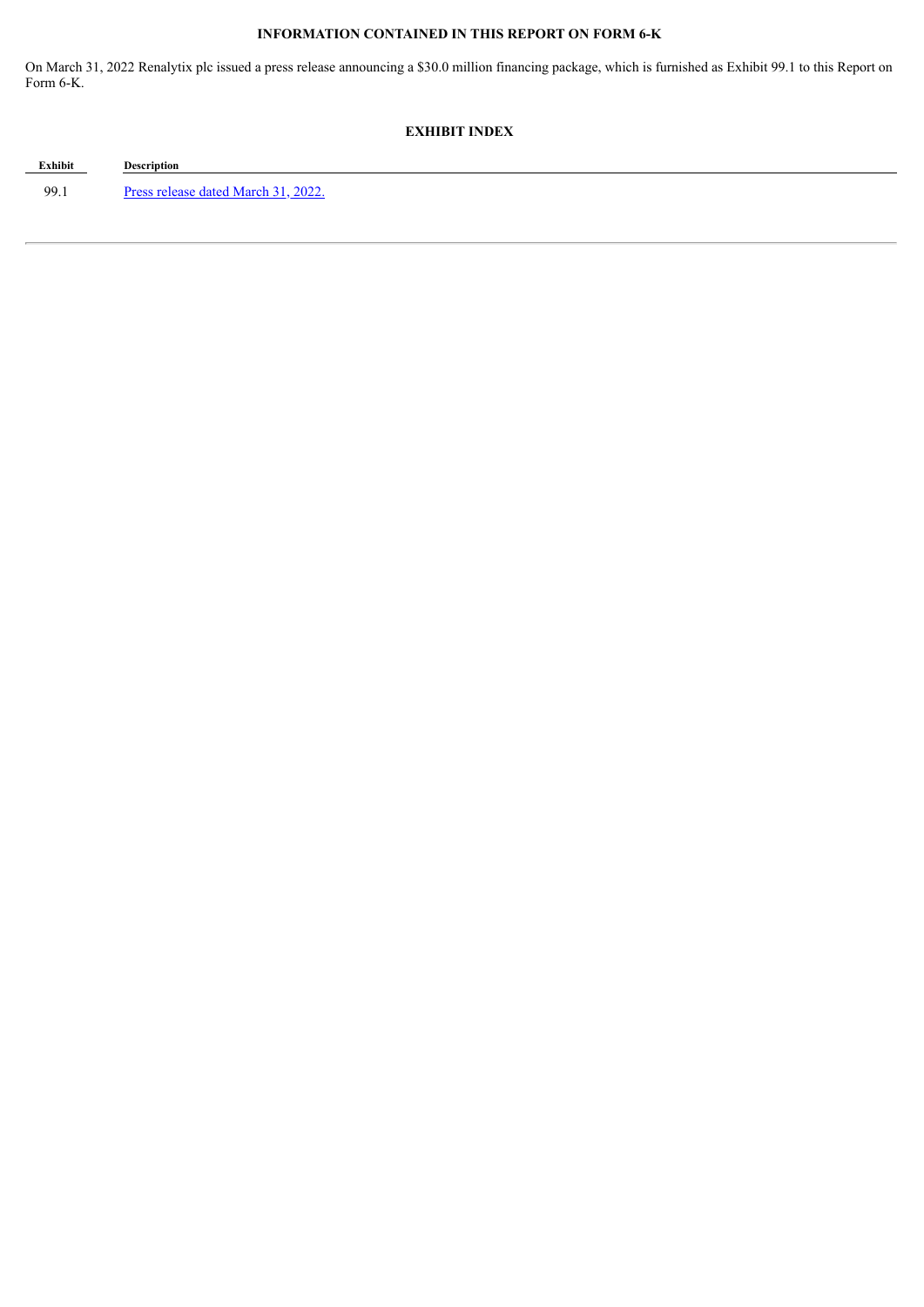#### **SIGNATURES**

Pursuant to the requirements of the Securities Exchange Act of 1934, the registrant has duly caused this report to be signed on its behalf by the undersigned, thereunto duly authorized.

# RENALYTIX PLC

By: /s/ James McCullough

James McCullough

Chief Executive Officer

Date: April 1, 2022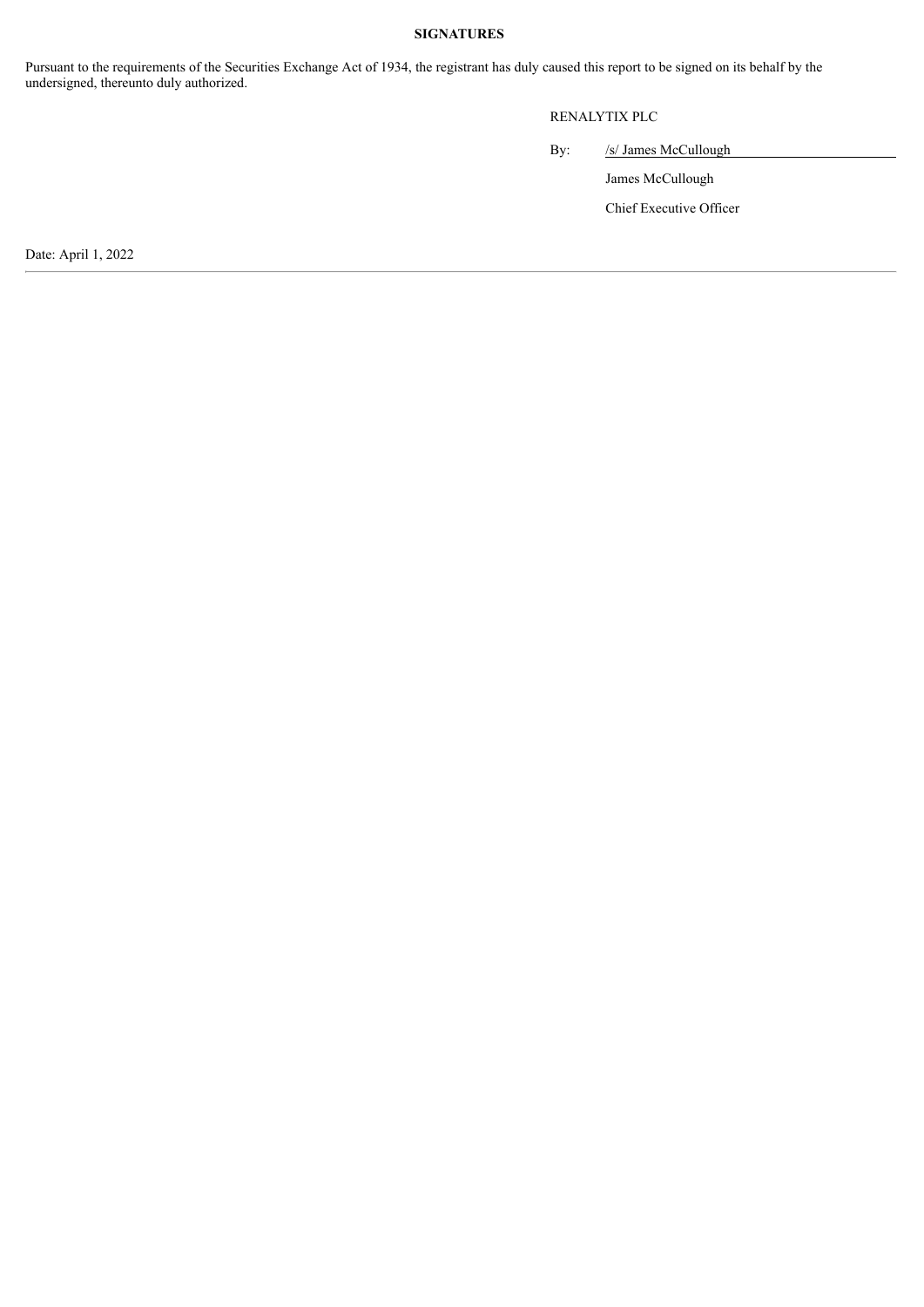

**Exhibit 99.1**

<span id="page-3-0"></span>**NOT FOR PUBLICATION, DISTRIBUTION OR RELEASE DIRECTLY OR INDIRECTLY, IN WHOLE OR IN PART, IN OR INTO THE UNITED STATES, CANADA, AUSTRALIA, JAPAN, THE REPUBLIC OF SOUTH AFRICA, NEW ZEALAND OR IN OR INTO ANY OTHER JURISDICTION IN WHICH OFFERS OR SALES WOULD BE PROHIBITED BY APPLICABLE LAW.**

**THIS ANNOUNCEMENT IS NOT AN OFFER TO SELL OR A SOLICITATION TO BUY SECURITIES IN THE UNITED STATES, CANADA, AUSTRALIA, JAPAN, THE REPUBLIC OF SOUTH AFRICA OR NEW ZEALAND OR IN ANY OTHER JURISDICTION IN WHICH SUCH OFFER, SOLICITATION OR SALE WOULD BE UNLAWFUL OR CONTRAVENE ANY REGISTRATION OR QUALIFICATION REQUIREMENTS UNDER THE SECURITIES LAWS OF ANY SUCH JURISDICTION. NEITHER THIS ANNOUNCEMENT NOR ANYTHING CONTAINED HEREIN SHALL FORM THE BASIS OF, OR BE RELIED UPON IN CONNECTION WITH, ANY OFFER OR COMMITMENT WHATSOEVER IN ANY SUCH JURISDICTION.**

**THIS ANNOUNCEMENT CONTAINS INSIDE INFORMATION FOR THE PURPOSES OF THE MARKET ABUSE REGULATION (596/2014/EU) AS IT FORMS PART OF UK DOMESTIC LAW PURSUANT TO THE EUROPEAN UNION (WITHDRAWAL) ACT 2018, AS AMENDED ("MAR").**

> **Renalyx plc ("Renalyx" or the "Company")**

#### **Renalyx announces a \$30.0 million financing package**

**NEW YORK and SALT LAKE CITY, March 31, 2022 –** Renalyx Plc (NASDAQ: RNLX) (LSE: RENX) announces pricing of a \$30.0 million financing package (the "**Fundraise**").

## **Highlights**

- Financing package comprising:
	- o an \$8.8 million equity subscription at \$7.25 per American Depositary Share ("ADS") /\$3.625 per Ordinary Share (c.276 pence)
	- o a \$21.2 million aggregate principal amount of converble bonds with an issue price of 85 per cent of the principal amount (resulting in net cash proceeds of \$18.02m), 5.5% coupon (payable in cash or shares at the Company's option) and a 5 year term
- The Fundraise will generate gross cash proceeds of \$26.8 million, the net proceeds of which will be used for general working capital purposes and to support expected company growth
- The convertible bonds are initially convertible into Renalytix ADS at \$8.70 per ADS, a 20% premium to the Reference ADS Price of \$7.25 per ADS
- Renalytix expects that the net proceeds of the Fundraise together with its existing cash resources will provide it with sufficient cash runway for at least 24 months

The Fundraise is comprised of a subscription to raise \$8.8 million (before expenses), consisting of subscriptions (the "Equity Fundraise") for 2,221,794 Ordinary Shares ("**New Ordinary Shares**") and 103,447 ADSs (the "**New ADS**"), at a price of \$7.25 per ADS (the "**Reference ADS Price**") or \$3.625 per Ordinary Share, equivalent to approximately 276 pence per Ordinary Share.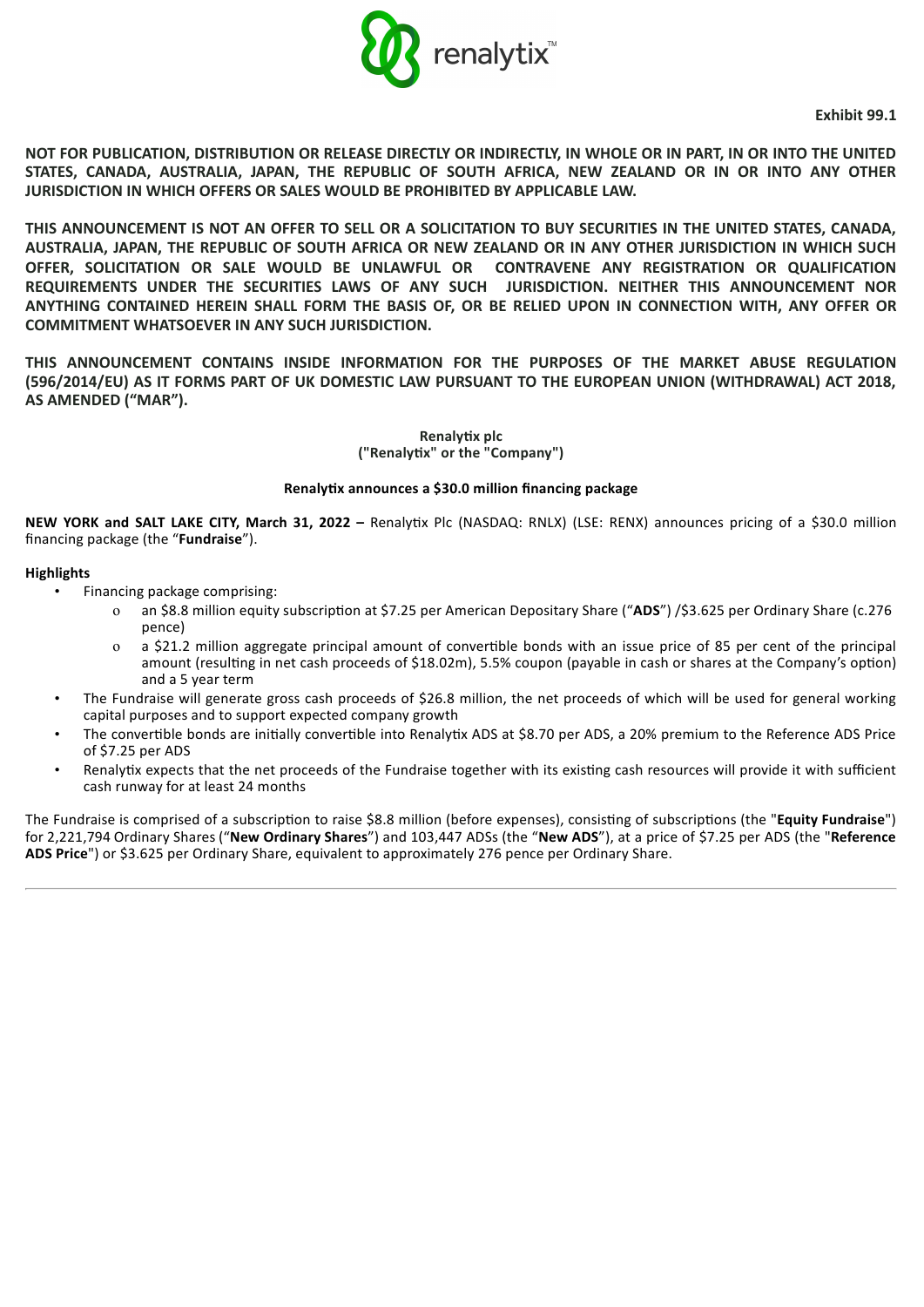In addition, the Company has conditionally agreed to issue \$21.2 million of amortizing senior convertible bonds due April 2027 (the "**Converble Bonds**") to a fund advised by Heights Capital Ireland LLC (the "**Converble Bond Investor**"), a global equity and equitylinked focused investor.

The Equity Fundraise and Convertible Bonds transaction are expected to close on or about April 6, 2022, subject to customary closing conditions.

Stifel Nicolaus Europe Limited ("Stifel") is acting as Nominated Adviser and Sole Financial Adviser and Sole Placement Agent in connection with the Fundraise.

#### *For further information, please contact:*

| Renalytix plc                                                                                                                 | www.renalytix.com                                                                                    |  |
|-------------------------------------------------------------------------------------------------------------------------------|------------------------------------------------------------------------------------------------------|--|
| James McCullough, CEO                                                                                                         | Via Walbrook PR                                                                                      |  |
| Stifel (Nominated Adviser and Sole Financial Adviser and Sole Placement Agent)<br>Alex Price / Nicholas Moore / Dhiren Suares | Tel: 020 7710 7600                                                                                   |  |
| <b>Walbrook PR Limited</b><br>Paul McManus / Lianne Applegarth / Alice Woodings                                               | Tel: 020 7933 8780 or renalytix@walbrookpr.com<br>Mob: 07980 541 893 / 07584 391 303 / 07407 804 654 |  |
| <b>CapComm Partners</b>                                                                                                       | Tel: 415-389-6400 or investors@renalytix.com                                                         |  |

Peter DeNardo

This announcement contains inside information as defined in Article 7 of MAR. Market soundings, as defined in MAR, were taken in respect of the proposed Equity Fundraise and Convertible Bonds transaction with the result that certain persons became aware of this inside information, as permitted by MAR. Upon the publication of this announcement, this inside information is now considered to be in the public domain and therefore those persons that received inside information in the market sounding are no longer in possession of  $s$ uch *inside information relating to the Company and its securities.* 

The person responsible for arranging for the release of this announcement on behalf of Renalytix is James McCullough, CEO.

#### **About Renalytix**

Renalytix (LSE: RENX) (NASDAQ: RNLX) is the global founder and leader in the new field of bioprognosis™ for kidney health. The company has engineered a new solution that enables early-stage chronic kidney disease progression risk assessment. The Company's lead product, KidneyIntelX™, has been granted Breakthrough Designation by the U.S. Food and Drug Administration and is designed to help make significant improvements in kidney disease prognosis, transplant management, clinical care, patient stratification for drug clinical trials, and drug target discovery (visit www.kidneyintelx.com). For more information, visit www.renalytix.com.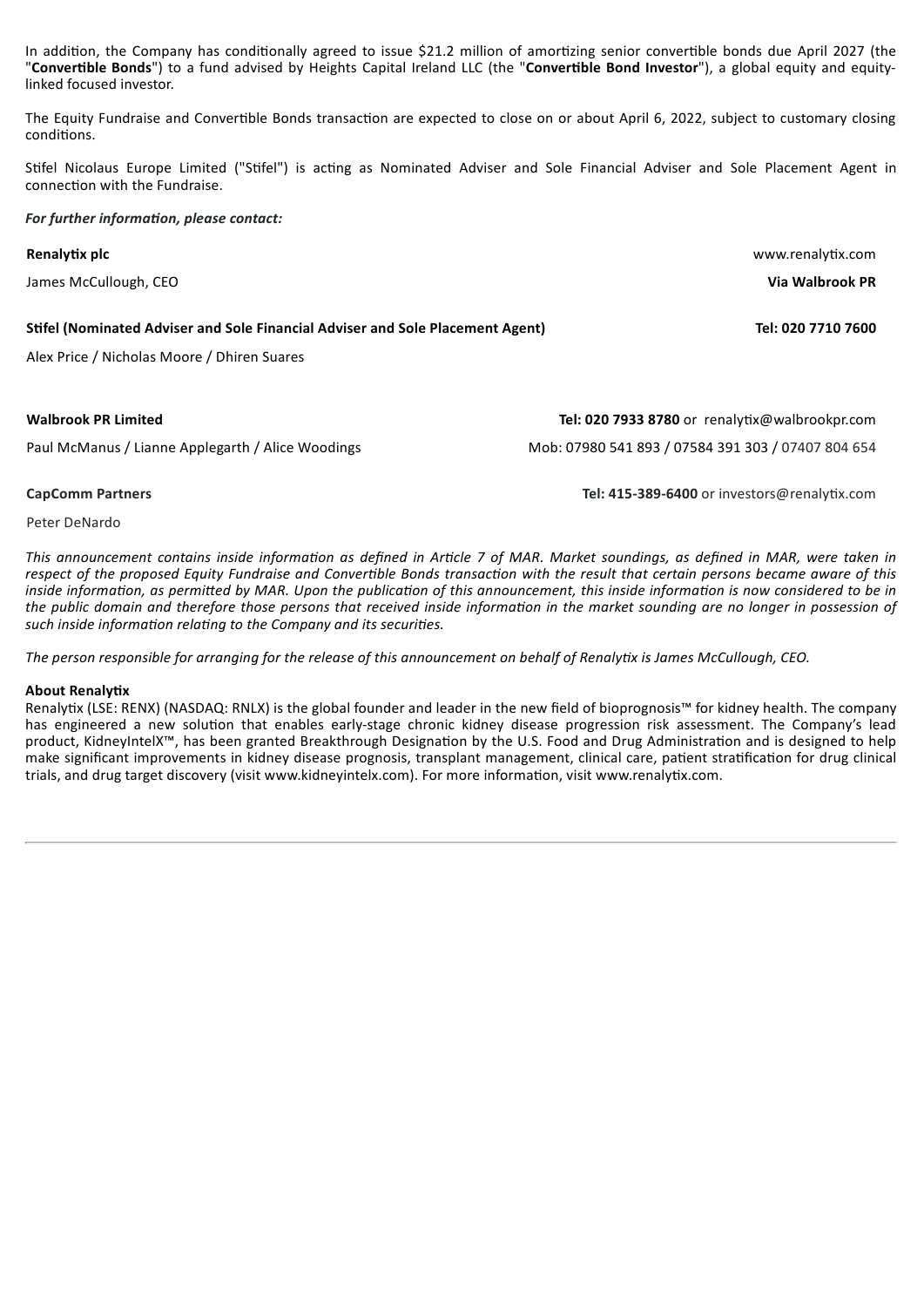#### **FURTHER INFORMATION**

#### **Background information on the Convertible Bonds**

The issuance of the Convertible Bonds is conditional, amongst other things, on the completion of the Equity Fundraise and on other customary conditions. Subject to the satisfaction of the conditions to the Convertible Bond subscription, it is intended that the Convertible Bonds will be issued to the Convertible Bond Investor shortly after the closing of the Equity Fundraise.

The Convertible Bonds will be issued at 85 per cent. of their principal amount, have a coupon of 5.5 per cent. per annum and amortize quarterly at 5.0 per cent. of the initial principal amount, payable quarterly in cash or new American Depositary Shares ("ADS") representing ordinary shares of £0.0025 each ("Ordinary Shares") at the Company's option. The initial conversion price for the Converble Bonds of \$8.70 has been set at a 20 per cent. premium to the Reference ADS Price (the "**Inial Conversion Price**").

Save in limited circumstances, such as a sub-division of share capital or where there is a standard anti-dilution adjustment, the Convertible Bonds have a hard floor in the conversion price of \$7.25, being the Reference ADS Price. A summary of the principal terms of the Convertible Bonds is set out in the Appendix below.

Should the principal amount of the Convertible Bonds be converted into ADS in full without interest at the Reference ADS Price then it would result in a maximum dilution of 7.3 per cent. to existing shareholders assuming no other shares or ADSs were issued subsequent to those issued under the Equity Fundraise.

#### **Details of the Equity Fundraise**

A binding securities purchase agreement (the "SPA") has been entered into with certain existing shareholders, employees and institutional accredited investors in respect of the Equity Fundraise to raise gross proceeds of \$8.8m million through the issue of 2,221,794 New Ordinary Shares and 103,447 New ADS, at a price of \$7.25 per ADS (the "**Reference ADS Price**") or \$3.625 per Ordinary Share, equivalent to approximately 276 pence per Ordinary Share. The Reference ADS Price of \$7.25 per ADS represents a premium of approximately 1.7 per cent. to the Company's mid-market closing price as at 30 March 2022, being the last practicable date prior to this announcement.

The New Ordinary Shares and the Ordinary Shares to be represented by the New ADS (together the "**Fundraising Shares**") to be issued pursuant to the Equity Fundraise will represent approximately 3.4 per cent. of the Company's issued share capital following completion of the Equity Fundraise (the "**Enlarged Share Capital**").

The Fundraising Shares, when issued, will be credited as fully paid and will rank *pari passu* in all respects with the Company's existing Ordinary Shares (the "Existing Ordinary Shares"), including the right to receive all dividends and other distributions declared, made or paid on or in respect of such shares after the date of issue.

Application will be made for admission of the Fundraising Shares to trading on AIM ("Admission") and it is expected that Admission will take place at or around 8.00 a.m. (London time) on 7 April 2022. The Fundraise is not underwritten by Stifel or any other person.

Upon Admission, the total issued share capital of the Company is expected to be 74,737,618 Ordinary Shares. The figure of 74,737,618 may be used by shareholders as the denominator for the calculations by which they will determine if they are required to notify their interest in, or a change to their interest in, the Company, under the FCA's Disclosure and Transparency Rules.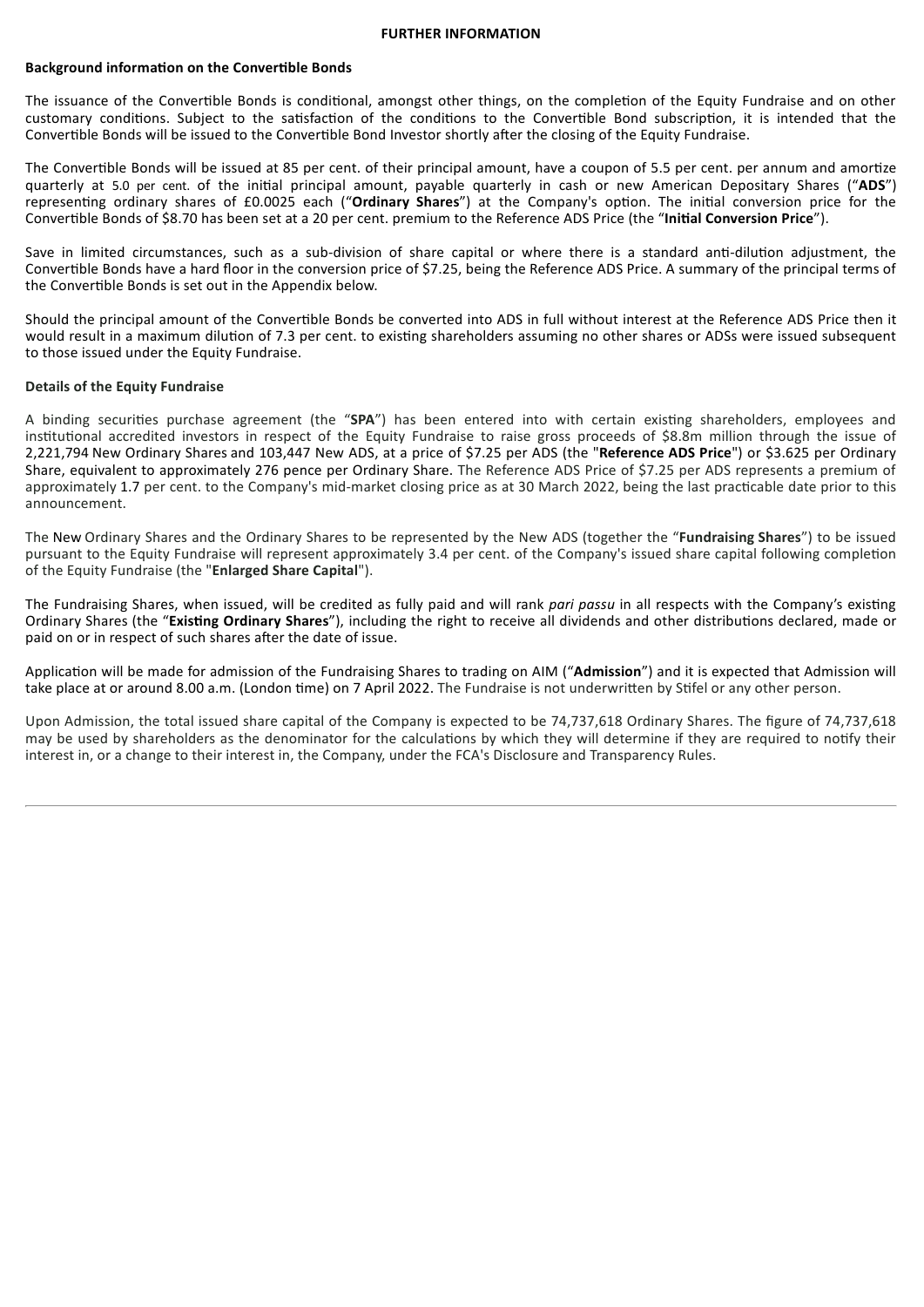The securities to be sold in the Equity Fundraise and the Convertible Bonds transaction have not been registered under the Securities Act of 1933, as amended (the "**Securies Act**"), or any state or other applicable jurisdicon's securies laws, and may not be offered or sold in the United States absent registration or an applicable exemption from the registration requirements of the Securities Act and applicable state or other jurisdictions' securities laws. The Company has agreed to file a registration statement with the U.S. Securities and Exchange Commission (the "**SEC**") registering the resale of the New Ordinary Shares and New ADSs to be issued and sold in the Equity Fundraise no later than the 60th day after its entry into the SPAs. Any offering of the securities under the resale registration statement will only be made by means of a prospectus.

#### **Related Party Transaction**

Certain Directors in the Company, including its Chair Christopher Mills and certain investment vehicles connected with him, have subscribed for New Ordinary Shares in connection with the Equity Fundraise. In addition, Icahn School of Medicine at Mount Sinai ("Mount Sinai"), a substantial shareholder in the Company, has subscribed for New Ordinary Shares in connection with the Equity Fundraise. The number of New Ordinary Shares conditionally subscribed for by each Director and Mount Sinai pursuant to the Equity Fundraise, and their resulting shareholding on Admission, are set out below:

| Related party      | Existing<br>Ordinary<br>Shares held | Number of<br><b>Existing Ordinary</b><br>Shares held as a<br>percentage of all<br><b>Existing Ordinary</b><br><b>Shares</b> | Number of<br><b>New Ordinary</b><br><b>Shares</b><br>subscribed for | Ordinary<br>Shares held<br>post-<br>Admission | Percentage of<br><b>Enlarged Share</b><br>Capital held |
|--------------------|-------------------------------------|-----------------------------------------------------------------------------------------------------------------------------|---------------------------------------------------------------------|-----------------------------------------------|--------------------------------------------------------|
| Mount Sinai        | 10,750,926                          | 14.9%                                                                                                                       | 1,103,448                                                           | 11,854,374                                    | 15.9%                                                  |
| Christopher Mills* | 9,174,401                           | 12.7%                                                                                                                       | 551,724                                                             | 9,726,125                                     | 13.0%                                                  |
| Ann Berman         | 12.000                              | 0.02%                                                                                                                       | 27,586                                                              | 39,586                                        | 0.05%                                                  |
| Tim Scannell       | nil                                 | 0.00%                                                                                                                       | 68.964                                                              | 68.964                                        | 0.09%                                                  |

\*Christopher Mills is partner and Chief Investment Officer of Harwood Capital LLP. Harwood Capital LLP is Investment Manager to North Atlantic Smaller Companies Investment Trust plc and investment adviser to Oryx International Growth Fund Limited. Christopher's shareholding is made up of 6,145,001 ordinary shares held by North Atlantic Smaller Companies Investment Trust PLC, 2,780,000 ordinary shares are held by Oryx International Growth Fund Limited and 249,400 ordinary shares are held by *Harwood Capital LLP.*

The participation by those listed in the above table amounts to a related party transaction within the meaning of the AIM Rules for Companies (the "AIM Rules"). Accordingly, the Directors who are independent of the related party transaction, (being James McCullough, Fergus Fleming, Daniel J. Levangie and Chirag R. Parikh), having consulted with Stifel, the Company's nominated adviser for the purposes of the AIM Rules, consider the terms of the participation of those related parties to be fair and reasonable insofar as Shareholders are concerned.

All references to times and dates in this announcement are to times and dates in London, United Kingdom, unless otherwise stated.

*Note: This announcement assumes a £ : \$ exchange rate of 1 : 1.315 on 30 March 2022.*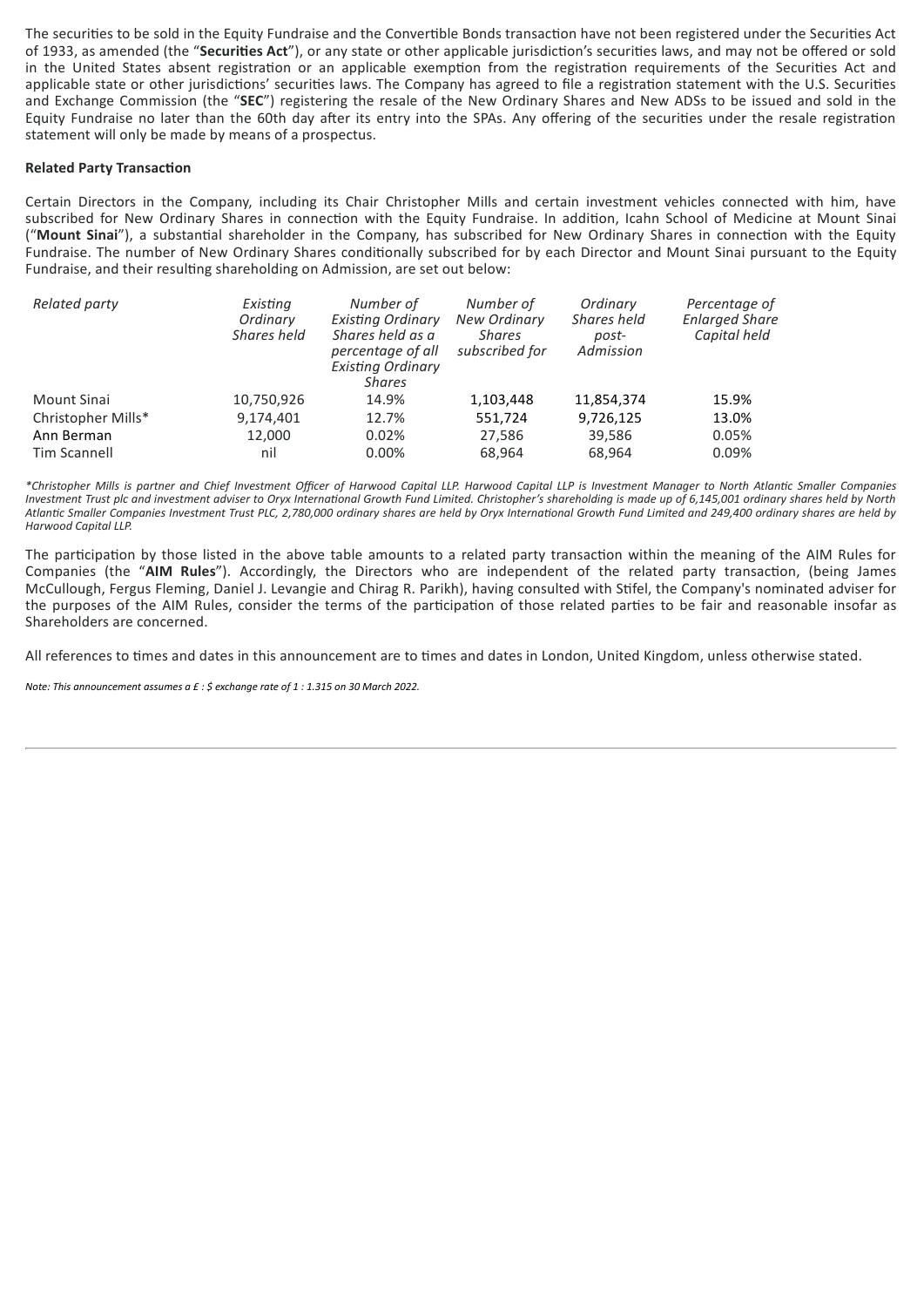# **APPENDIX - SUMMARY OF PRINCIPAL TERMS FOR THE CONVERTIBLE BONDS**

Below is a summary of certain of the key terms of the Convertible Bonds. This summary does not contain all of the terms of the Convertible Bonds.

| <b>Bonds:</b>                                          | Amortizing senior, unsecured convertible 5-year bonds, due April 2027; issued at 85% of the<br>principal amount and redeemed at par; subject to English law<br>Issue subject to successful completion of the Equity Fundraise<br>Denominated and issued in US\$                                                                                                                            |
|--------------------------------------------------------|--------------------------------------------------------------------------------------------------------------------------------------------------------------------------------------------------------------------------------------------------------------------------------------------------------------------------------------------------------------------------------------------|
| <b>Convertible Bond Aggregate Principal</b><br>Amount: | $$21.2$ million                                                                                                                                                                                                                                                                                                                                                                            |
| Coupon:                                                | 5.50 per cent. per annum, payable quarterly in arrears, in cash or ADSs valued at the ADS<br>Settlement Price $^{(1)}$ at the option of the Company                                                                                                                                                                                                                                        |
| Amortisation:                                          | Payable quarterly in cash at 100 per cent. of the nominal value of the amortised payment<br>amount or in ADSs at the ADS Settlement Price <sup>(1)</sup> at the Company's option                                                                                                                                                                                                           |
|                                                        | Between amortisation dates, the Convertible Bond Investor retains the right to advance<br>future amortisation payments, provided that (a) there shall be no amortisation<br>advancements during the first 12 months, (b) no more than 2 amortisation advancements<br>may occur in any 12 month period, and (c) no more than 1 amortisation advancement may<br>occur in any 3 month period. |
|                                                        | The Convertible Bond Investor is also permitted to defer up to two amortisation payments to<br>a subsequent amortisation date                                                                                                                                                                                                                                                              |
|                                                        | The Company retains the option to repay any deferred amortization in cash at 100 per cent.<br>of the nominal amount                                                                                                                                                                                                                                                                        |
| <b>Conversion Right:</b>                               | At any time from the $41st$ day after issuance at the option of the Convertible Bond Investor                                                                                                                                                                                                                                                                                              |
| <b>Conversion:</b>                                     | Initial Conversion Price: 20 per cent. premium to the Reference ADS Price. Convertible into<br>the Company's NASDAQ listed, freely tradeable ADSs                                                                                                                                                                                                                                          |
|                                                        | Reset Conversion Price: The Conversion Price may reset down at 12, 24 and 36 months,<br>depending on share price performance, according to a formula and subject always to a hard<br>floor equal to the Reference ADS Price <sup>(2)</sup>                                                                                                                                                 |
|                                                        | Reset Clawback: Following any downward reset, the conversion price may reset back<br>upwards to the previous conversion price if the daily VWAP on each of at least 20 trading<br>days in any period of 30 consecutive trading days is greater than 150 per cent. of the Initial<br>Conversion Price. Such clawback feature is only exercisable once by the Company                        |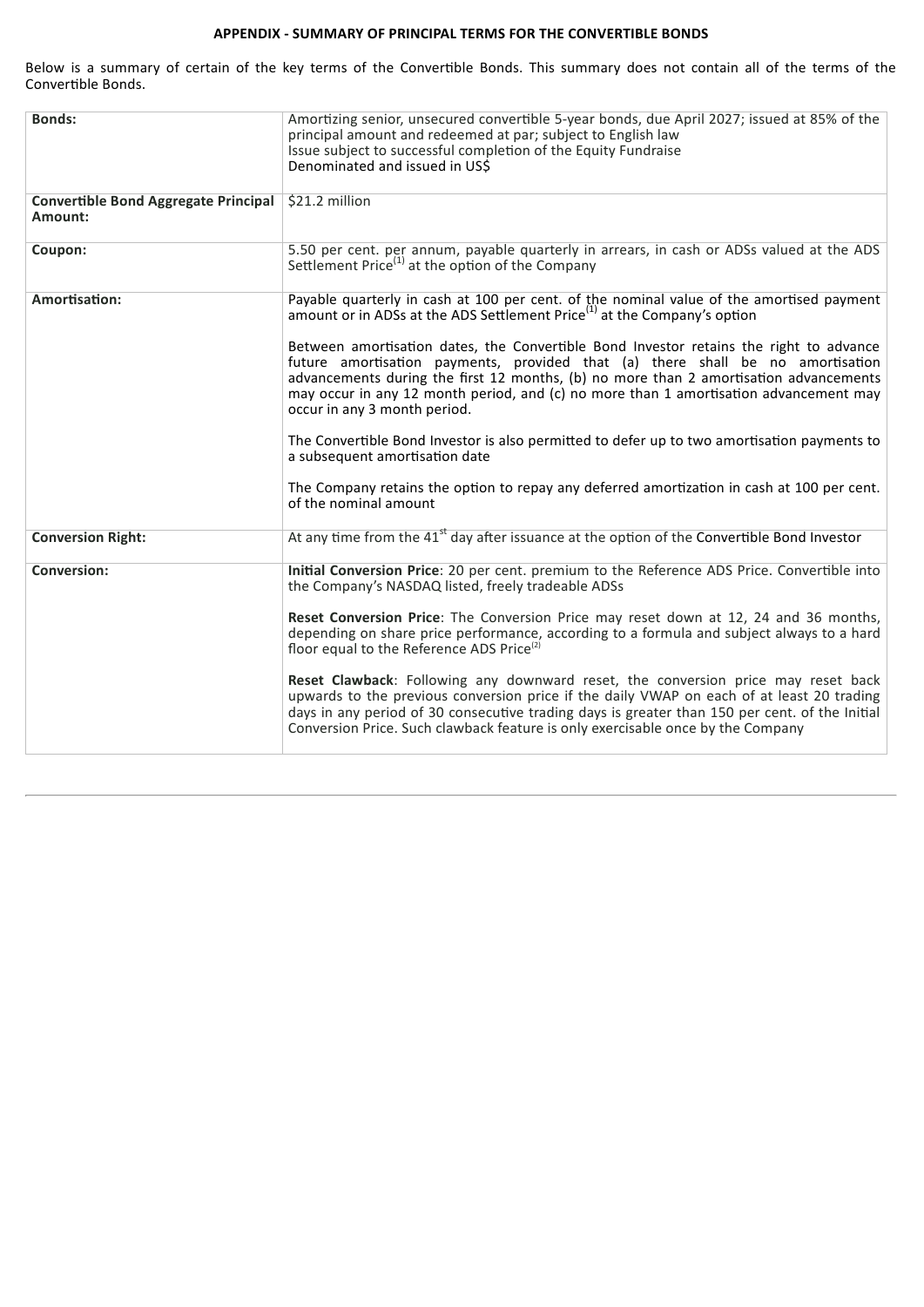| Anti-dilution protection      | Standard terms                                                                                                                                                                                                                                                                                                                                                                                                                                                                                                         |
|-------------------------------|------------------------------------------------------------------------------------------------------------------------------------------------------------------------------------------------------------------------------------------------------------------------------------------------------------------------------------------------------------------------------------------------------------------------------------------------------------------------------------------------------------------------|
| <b>Non-trading Agreement:</b> | Convertible Bond Investor agrees not to sell ADS of the Company nor engage in any short<br>sale transactions in Shares of the Company during any relevant calculation period, subject to<br>certain exceptions                                                                                                                                                                                                                                                                                                         |
|                               |                                                                                                                                                                                                                                                                                                                                                                                                                                                                                                                        |
| (1) Repayments in ADSs        | For all interest and amortisation repayments made in ADSs, the ADSs shall be delivered at 85 per cent. of the US<br>Dollar price per ADS (as defined below) (the "ADS Settlement Price") on the applicable interest or amortisation<br>payment date                                                                                                                                                                                                                                                                    |
|                               | The US Dollar price per ADS used to determine the ADS Settlement Price on any applicable interest or amortisation<br>payment date will be the arithmetic average of the lower of the volume weighted average price ("VWAP") for the<br>ADSs: (i) on the ten (10) trading days, ending on the applicable date or (ii) on the five (5) trading days, ending on the<br>applicable date, but in no event greater than $(x)$ the VWAP of the ADSs on the applicable date or $(y)$ the prevailing<br><b>Conversion Price</b> |
| (2) Reset Conversion Price    | The "Reset Conversion Price" means, on each Reset Date, the US Dollar price per ADS which is the greater of:<br>the 30-Day Reset Average Market Price; and<br>1.                                                                                                                                                                                                                                                                                                                                                       |
|                               | the relevant Reset Price Floor on such Reset Date, as determined by the Calculation Agent.<br>11.                                                                                                                                                                                                                                                                                                                                                                                                                      |
|                               | 1.<br>for the date falling on the first anniversary date of the Closing Date: (ICP $\times$ 2 / 3) + (FP / 3)                                                                                                                                                                                                                                                                                                                                                                                                          |
|                               | 2.<br>for the date falling on the second anniversary date of the Closing Date: (ICP / 3) + (FP x 2 / 3)                                                                                                                                                                                                                                                                                                                                                                                                                |
|                               | 3<br>for the date falling on the third anniversary date of the Closing Date: FP                                                                                                                                                                                                                                                                                                                                                                                                                                        |
|                               | The "Reset Price Floor" on each "Reset Date" (being each of the dates set out in (i), (ii) and (iii) below) means the<br>US Dollar price per ADS calculated (and rounded to the nearest integral multiple of \$0.0001 (with \$0.00005 being<br>rounded upwards)) as follows:<br>where:                                                                                                                                                                                                                                 |
|                               | = means the Initial Conversion Price on the relevant Reset Date.<br>ICP                                                                                                                                                                                                                                                                                                                                                                                                                                                |
|                               | = means the Floor Price on the relevant Reset Date.<br><b>FP</b><br>(Note: Initial Conversion Price and Floor Price may be recalculated pursuant to anti-dilution provisions.)                                                                                                                                                                                                                                                                                                                                         |

## *Forward Looking Statements*

Statements contained in this press release regarding matters that are not historical facts are "forward-looking statements" within the meaning of the Private Securities Litigation Reform Act of 1995, as amended. Examples of these forward-looking statements include statements concerning: the expected closing of the transactions discussed in this press release, the expected use of proceeds, and the expected cash runway as a result of these transaction. Words such as "anticipates," "believes," "estimates," "expects," "intends," "plans," "seeks," and similar expressions are intended to identify forward-looking statements. We may not actually achieve the plans and objectives disclosed in the forward-looking statements, and you should not place undue reliance on our forward-looking statements. Any forward-looking statements are based on management's current views and assumptions and involve risks and uncertainties that could cause actual results, performance or events to differ materially from those expressed or implied in such statements. These risks and uncertainties include, among others: that KidneyIntelX is based on novel artificial intelligence technologies that are rapidly evolving and potential acceptance, utility and clinical practice remains uncertain; we have only recently commercially launched KidneyIntelX; and risks relating to the impact on our business of the COVID-19 pandemic or similar public health crises. These and other risks are described more fully in our filings with the Securities and Exchange Commission (SEC), including the "Risk Factors" section of our annual report on Form 20-F filed with the SEC on October 21, 2021, and other filings we make with the SEC from time to time. All information in this press release is as of the date of the release, and we undertake no obligation to publicly update any forward-looking statement, whether as a *result* of new *information, future events, or otherwise, except as required by law.*